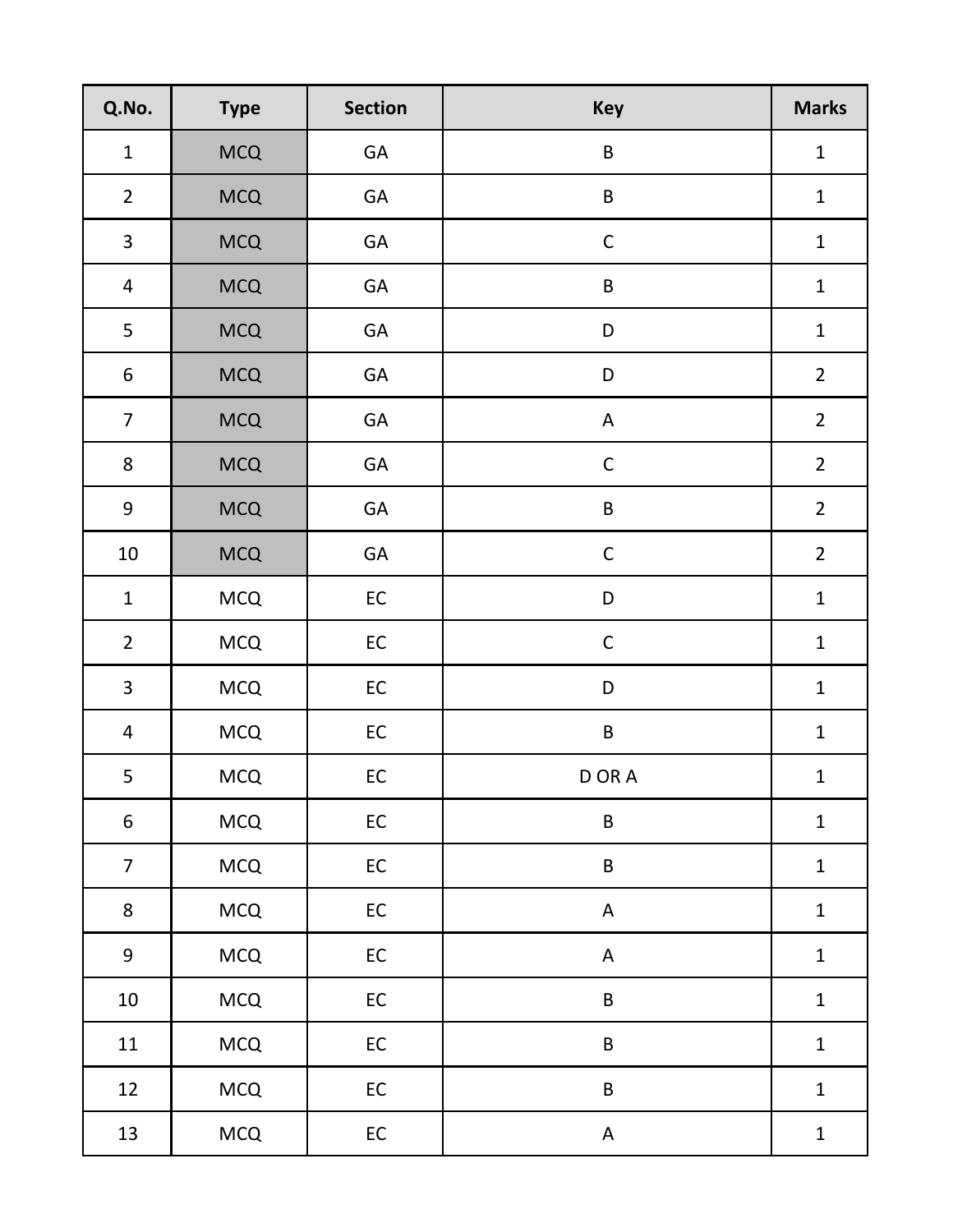| Q.No. | <b>Type</b> | <b>Section</b> | <b>Key</b>            | <b>Marks</b>   |
|-------|-------------|----------------|-----------------------|----------------|
| 14    | <b>MCQ</b>  | EC             | $\sf B$               | $\mathbf{1}$   |
| 15    | <b>MCQ</b>  | EC             | $\sf B$               | $\mathbf{1}$   |
| 16    | <b>NAT</b>  | $\mathsf{EC}$  | $-0.0001$ to $0.0001$ | $\mathbf{1}$   |
| 17    | <b>NAT</b>  | EC             | $3$ to $3$            | $\mathbf{1}$   |
| 18    | <b>NAT</b>  | EC             | 11 to 11              | $\mathbf{1}$   |
| 19    | <b>NAT</b>  | EC             | 1.99 to 2.01          | $\mathbf{1}$   |
| 20    | <b>NAT</b>  | $\mathsf{EC}$  | 0.36 to 0.38          | $\mathbf{1}$   |
| 21    | <b>NAT</b>  | $\mathsf{EC}$  | 11.99 to 12.01        | $\mathbf{1}$   |
| 22    | <b>NAT</b>  | EC             | 0.74 to 0.76          | $\mathbf{1}$   |
| 23    | <b>NAT</b>  | EC             | 1.98 to 2.02          | $\mathbf{1}$   |
| 24    | <b>NAT</b>  | EC             | $-3.1$ to $-2.9$      | $\mathbf{1}$   |
| 25    | <b>NAT</b>  | $\mathsf{EC}$  | $4$ to $4$            | $\mathbf{1}$   |
| 26    | <b>MCQ</b>  | EC             | $\sf B$               | $\overline{2}$ |
| 27    | <b>MCQ</b>  | EC             | $\mathsf C$           | $\overline{2}$ |
| 28    | <b>MCQ</b>  | EC             | $\mathsf{C}$          | $\overline{2}$ |
| 29    | <b>MCQ</b>  | ${\sf EC}$     | D                     | $\overline{2}$ |
| 30    | <b>MCQ</b>  | ${\sf EC}$     | $\mathsf C$           | $\overline{2}$ |
| 31    | <b>MCQ</b>  | ${\sf EC}$     | $\sf B$               | $\overline{2}$ |
| 32    | <b>MCQ</b>  | ${\sf EC}$     | $\sf B$               | $\overline{2}$ |
| 33    | <b>MCQ</b>  | EC             | A                     | $\overline{2}$ |
| 34    | <b>MCQ</b>  | ${\sf EC}$     | D                     | $\overline{2}$ |
| 35    | <b>MCQ</b>  | ${\sf EC}$     | A                     | $\overline{2}$ |
| 36    | <b>MCQ</b>  | ${\sf EC}$     | $\mathsf C$           | $\mathbf 2$    |